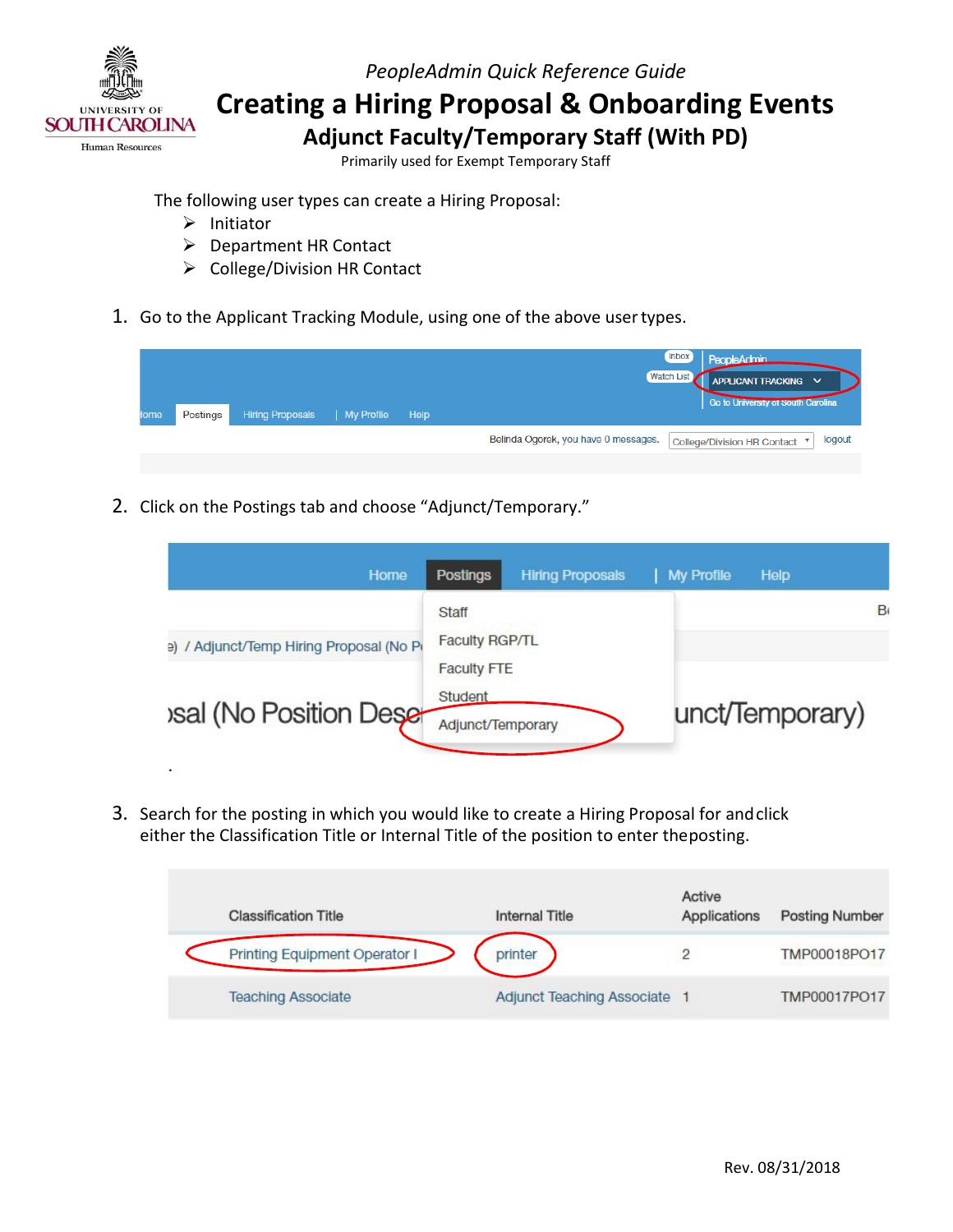

**Creating a Hiring Proposal & Onboarding Events Adjunct Faculty/Temporary Staff (With PD)** 

Primarily used for Exempt Temporary Staff

4. Click on the "Applicants" tab within the posting.



- 5. Review the application closely with special attention to the **General Information** Sectionas follows:
	- **Review Citizenship and Employer Sponsorship**

| General Information                                                                                      |     |  |  |  |
|----------------------------------------------------------------------------------------------------------|-----|--|--|--|
| Are you a United States citizen?                                                                         | Yes |  |  |  |
| Do you now or will you in the<br>future require employer<br>sponsorship to work in the United<br>States? | No  |  |  |  |

- If an applicant answered Yes to US Citizen and Yes to Employer Sponsorship,**stop** and email Talent Acquisition a[t hrtalent@mailbox.sc.edu t](mailto:hrtalent@mailbox.sc.edu)o reactivate the application before proceeding with the hiring proposal. The applicant will receive an email to modify the general application data. To ensure data integrity, this action must be completed before the hiring proposal is initiated.
- If an applicant answered No to US Citizen and Yes to Employer Sponsorship, be sure to consult with OIS and reference th[e International New Hires Guide f](http://www.sc.edu/about/offices_and_divisions/human_resources/docs/pa_international_new_hires.pdf)or additional guidance. **General Information**

| Are you a United States citizen?                                                                         | No  |
|----------------------------------------------------------------------------------------------------------|-----|
| Do you now or will you in the<br>future require employer<br>sponsorship to work in the United<br>States? | Yes |

 If an applicant answered No to US Citizen and No to Employer Sponsorship, besure to consult with OIS for guidance.

| General Information.                                                                                     |    |      |
|----------------------------------------------------------------------------------------------------------|----|------|
| Are you a United States citizen?                                                                         | No |      |
| Do you now or will you in the<br>future require employer<br>sponsorship to work in the United<br>States? | No | Rev. |

08/31/2018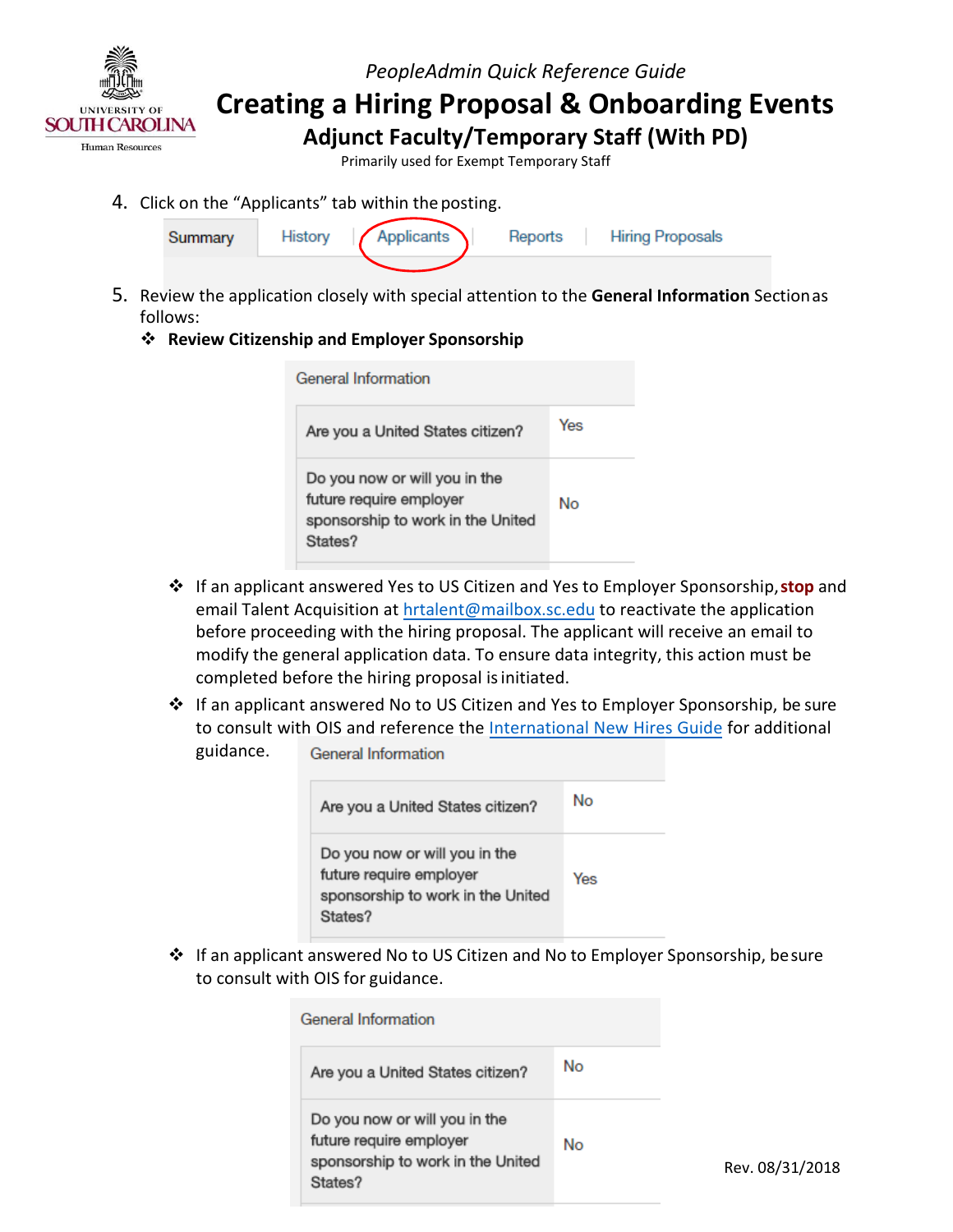

 **Creating a Hiring Proposal & Onboarding Events Adjunct Faculty/Temporary Staff (With PD)** 

Primarily used for Exempt Temporary Staff

- is selected on the Hiring Proposal. **Check if the applicant is a current employee.** This will determine the Action Type that
	- ❖ If yes, the Action Type may be reassignment, promotion or demotion.

| Are you presently employed by<br>the University of South Carolina in | Yes |
|----------------------------------------------------------------------|-----|
| a non-student employment<br>category?                                |     |

 If no, and the employment history does not reflect past USC employment, the Action Type is New Hire. If no, and the employment history reflects past USC employment, the Action Type is Rehire.

| Are you presently employed by<br>the University of South Carolina in | No |
|----------------------------------------------------------------------|----|
| a non-student employment                                             |    |
| category?                                                            |    |

 When reviewing the application, you may find it helpful to generate aCombined documents attached to the application, such as cover letter, resume and recommendation letter. Document. The functionality produces a PDF document of the application and

| <b>PDF Documents</b>     |             |  |  |  |  |
|--------------------------|-------------|--|--|--|--|
| Document Type            | Actions     |  |  |  |  |
| Application              | <b>View</b> |  |  |  |  |
| <b>Combined Document</b> | Generate    |  |  |  |  |

 6. Click on the blue hyperlink of your final applicant's last name to open the application or on the action button to view the application.

| <b>Full Name</b>        | Posting<br>Number | <b>Application Form</b>          | <b>Workflow State</b><br>(External) |
|-------------------------|-------------------|----------------------------------|-------------------------------------|
| Rivers BRO, Crystal BRO |                   | <b>USC Temporary Application</b> | Recommend for Hire                  |

 *The applicant must be in the status of "Recommend for Hire" for this linkto appear.*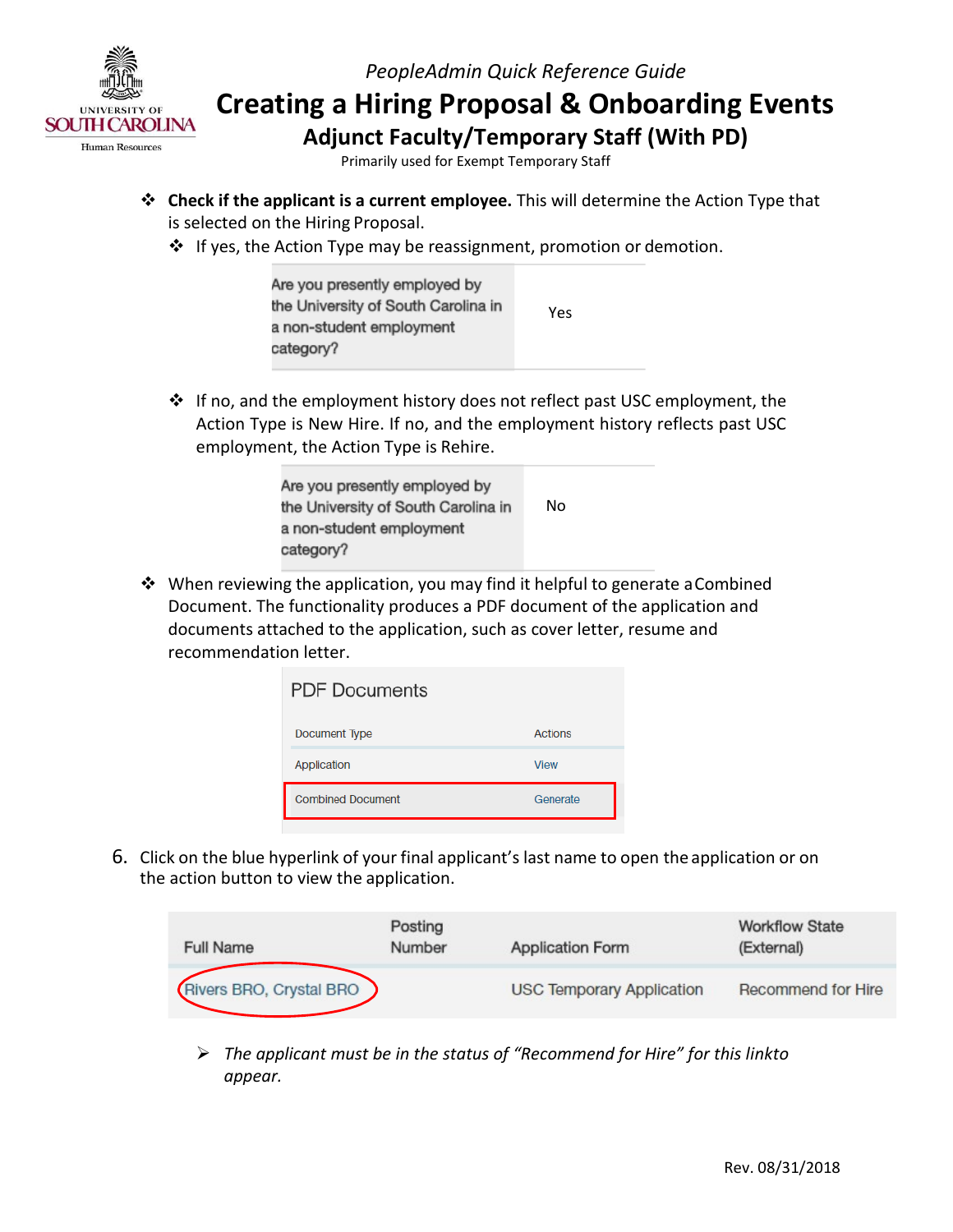

 **Creating a Hiring Proposal & Onboarding Events** 

 **Adjunct Faculty/Temporary Staff (With PD)** 

Primarily used for Exempt Temporary Staff

 right at the top of the page. 7. Click the "Start Adjunct/Temp Hiring Proposal (Seated Position Description)" link onthe

Start Adjunct/Temp Hiring Proposal (Seated<br>Position Description)

- 8. Your position will be listed under the Selected Position Description section.
	- $\triangleright$  The selection will default to the Position Description (PD) from which this posting wascreated.
	- $\triangleright$  An applicant CAN be hired into another approved PD (with a different position number), if you are hiring multiple candidates from that posting.
- 9. Once the appropriate PD is selected, scroll to the bottom and click the "Select Position Description" button.

**Select Position Description** 

 10. You will be directed to the Hiring Proposal Screen. Information from the applicant,job information will be marked with an asterisk and the field will be in **RED**. posting, and PD will transfer over automatically to the Hiring Proposal. Required

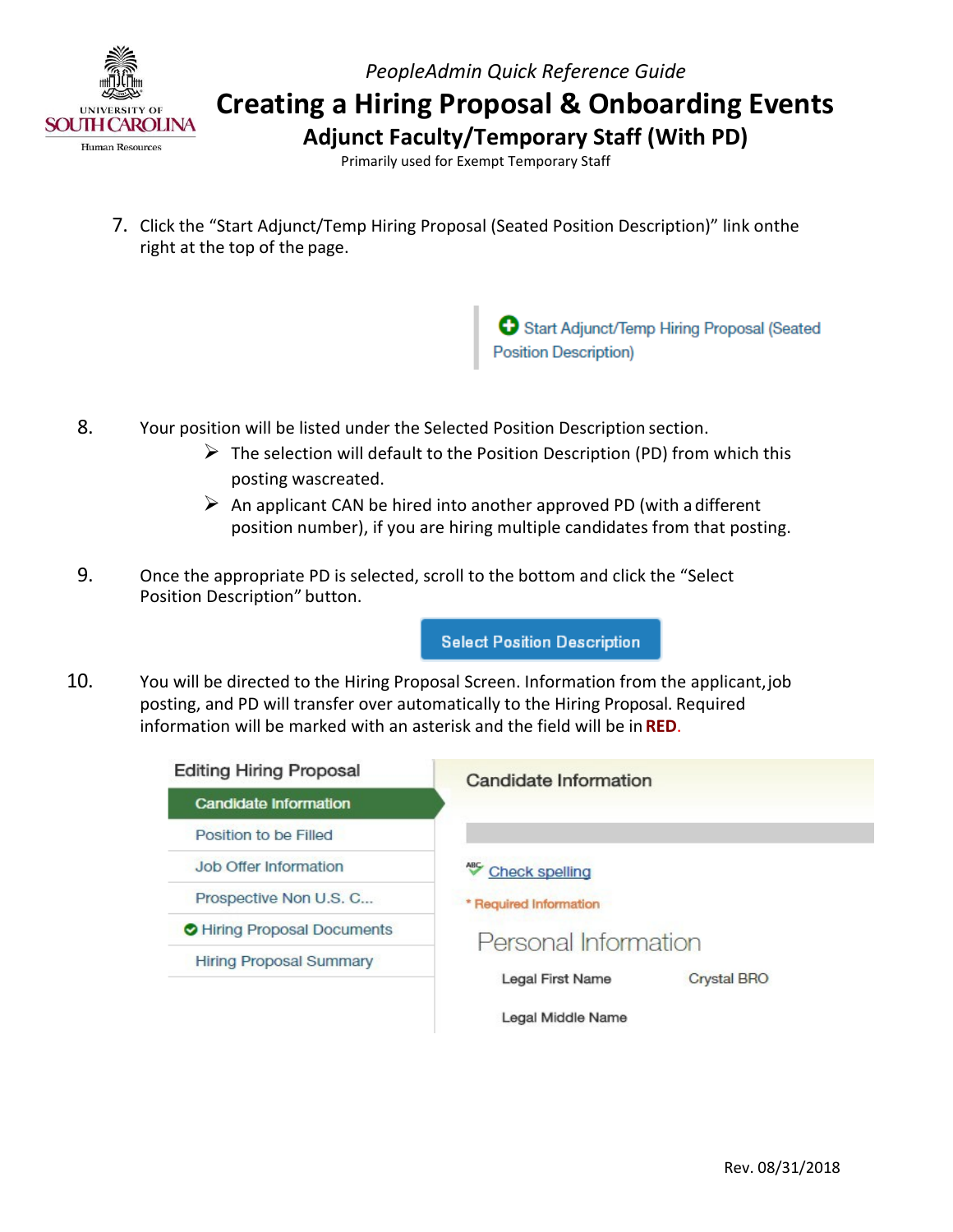

Primarily used for Exempt Temporary Staff

*11.* Scroll down and complete the USC ID field in the Candidate Information Screen. TheUSC ID can be found through a Data Warehouse report for active employees. *If you do not have access to HR Data Warehouse, you may wish to periodically request a USC ID roster from* i

This field is required.

```
* USC ID
```
If current or prior USC employee, please enter the USC ID. If not, please enter N/A.

 Driver's License, Professional License Verification, and Pre-Employment Drug Screening qualifications is unable to be altered by departments. Those who initiate the hiring proposal must list the Department/Fund Number to be charged for the screening than 4 months being hired into the same position. Funding information will be required, but if a re-hire has a break less than 4 months enter N/A is the funding section. 12. The next section is for Background and Drug Screenings. These questions are required to determine what type of screenings will be conducted for each hire. Education, S.C. will be selected based on the Position Type and the minimum qualifications. Minimum services. The only screenings not required are for candidates with a break in service less

| <b>Background Screenings</b>                                                                                        |                                                                                                     |
|---------------------------------------------------------------------------------------------------------------------|-----------------------------------------------------------------------------------------------------|
|                                                                                                                     | Based on the minimum qualifications select the additional screenings this position requires:        |
| <b>Credit History Check</b>                                                                                         | This field is required.                                                                             |
| Is the candidate an<br>attorney licensed to<br>practice law in S.C.?                                                | This field is required.                                                                             |
| If the candidate is a<br>rehire less than a year<br>will the break in service<br>from USC be more than<br>4 months? | This field is required.<br>A limited screening is required if the break is between 4 and 12 months. |
| Department and Fund<br>Number to be charged:                                                                        | This field is required.<br>Please enter N/A if screening is not required.                           |

13. Click either "Next" at the bottom or top of the Candidate Information Screen to save your data and move to the Position to be Filled Screen.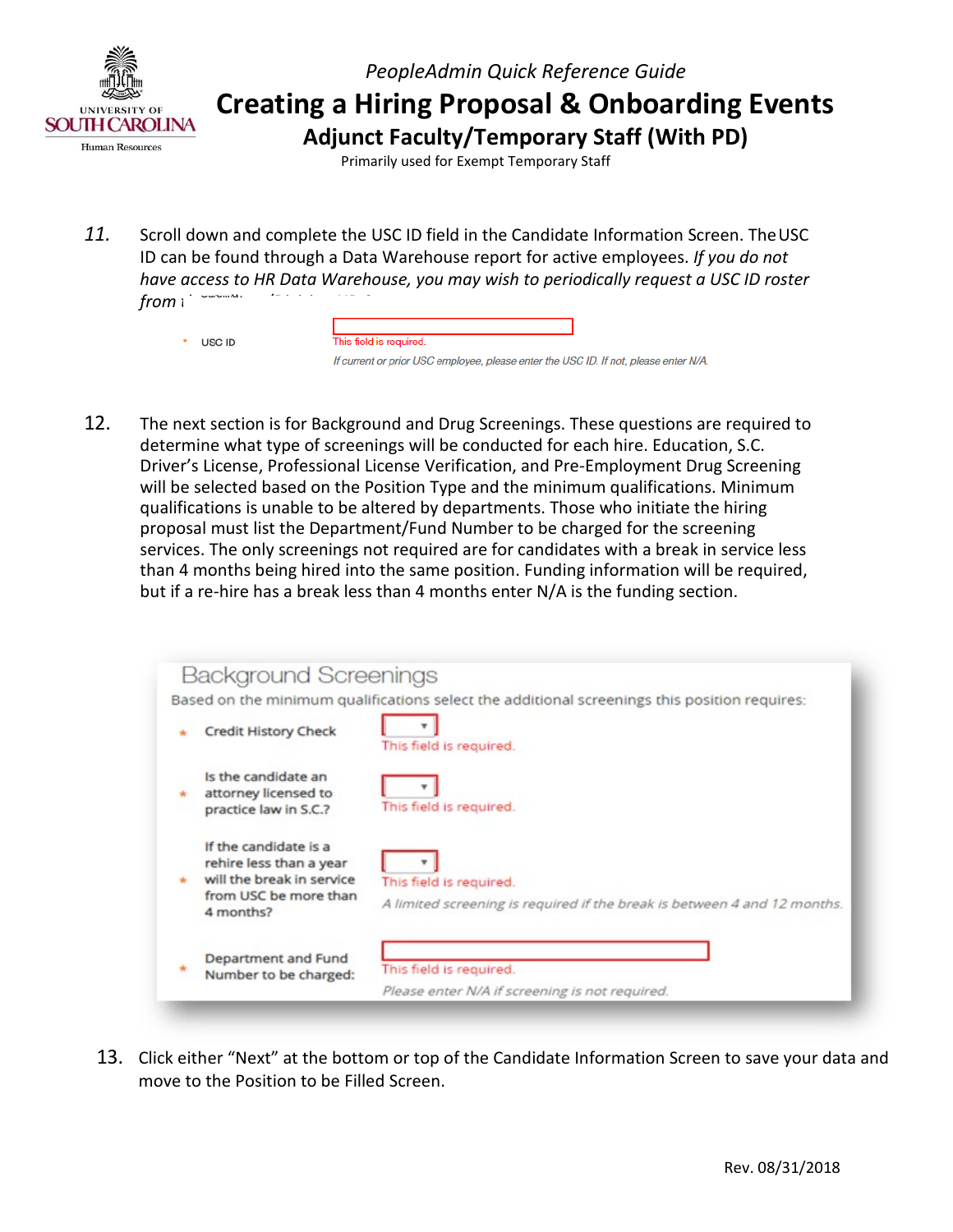

 **Creating a Hiring Proposal & Onboarding Events** 

 **Adjunct Faculty/Temporary Staff (With PD)** 

Primarily used for Exempt Temporary Staff

- 14. In the Position to be Filled Screen, select the appropriate Fair Labor Standards Act (FLSA) status of exempt or non-exempt.
- Please select v This field is required. **FLSA** Practicing physicians, practicing attorneys and teachers (adjunct faculty) are considered exempt and do not require a position description. Other exempt temporaries will require a position description. Temporary employees paid by the hour are non-exempt.  *Practicing physicians, practicing attorneys and teachers (adjunct faculty)are considered exempt and do not require a position description. If hourly position, then select non-exempt.* 15. Select the correct home department from the home department dropdown field.
	- Home Department
- Please select

 $\overline{\mathbf{v}}$ 

16.Enter the required funding information. Click the "Add Funding Information Entry"button should you need to add additional funding.

| ٠<br>Home Department                 | Please select<br>This field is required. |   | $\overline{\mathbf{v}}$ |  |  |
|--------------------------------------|------------------------------------------|---|-------------------------|--|--|
| Funding Information                  |                                          |   |                         |  |  |
| Dept. Account #                      | 12500                                    |   |                         |  |  |
| Fund #                               | E200                                     |   |                         |  |  |
| Object Code                          | 51200 - Classified Staff (FTE)           | v |                         |  |  |
| Amount (\$)                          | 55000                                    | ۰ |                         |  |  |
| <b>Remove Entry?</b>                 |                                          |   |                         |  |  |
| <b>Add Funding Information Entry</b> |                                          |   |                         |  |  |

 17. Click either "Next" at the bottom or top of the Position to be Filled Screen to save your data and route to the Job Offer Information Screen.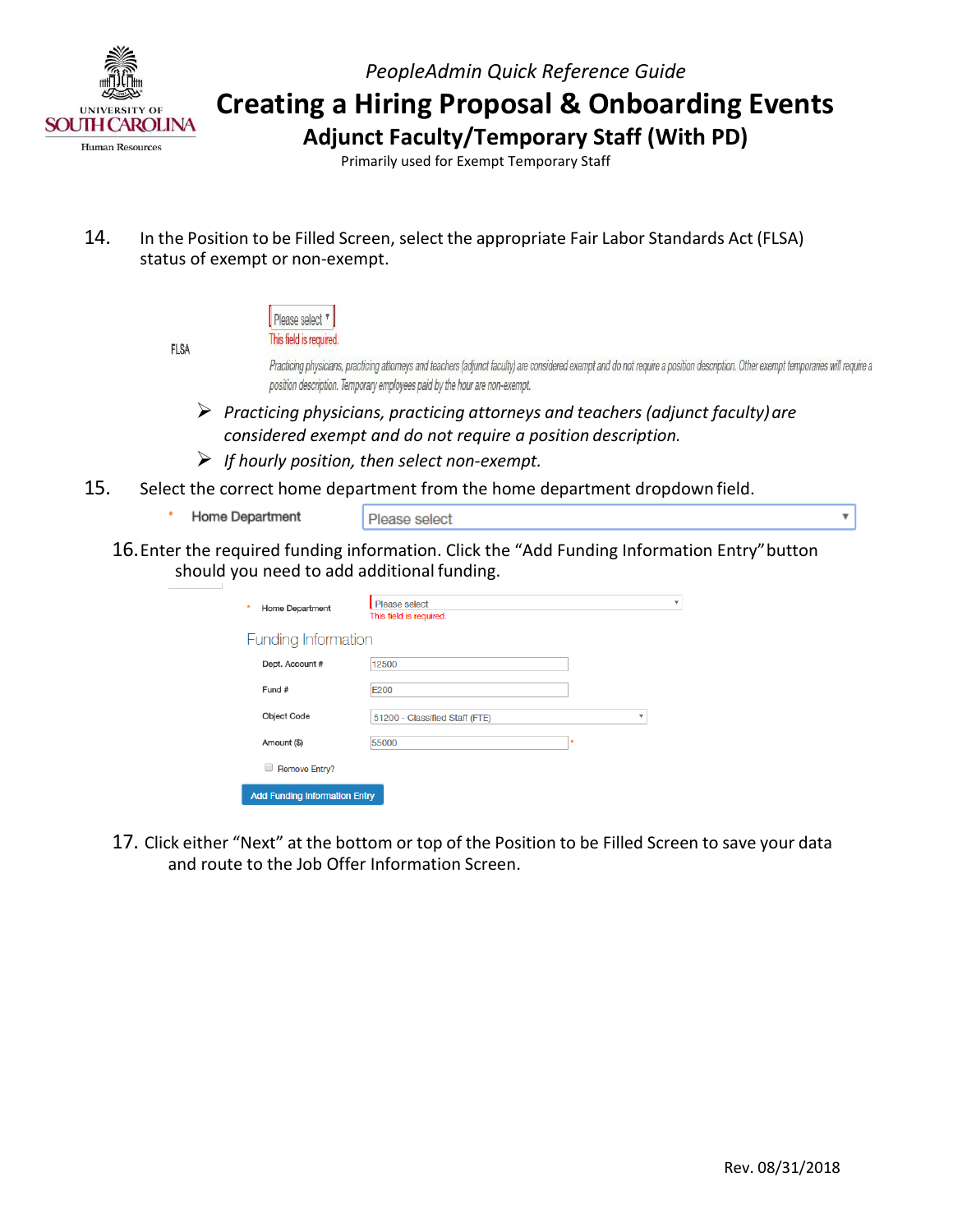

 **Creating a Hiring Proposal & Onboarding Events Adjunct Faculty/Temporary Staff (With PD)** 

Primarily used for Exempt Temporary Staff

18. In the Job Offer Information Screen, complete the following fields shown.

**Action Type Definitions:** Please make sure the correct Action Type is selected.

- **New Hire**: a candidate who has never worked for USC. If the candidate was a student employee in the past, this does not count as having worked at USC for thispurpose.
- **Rehire (Less than 1 year)**: a candidate who previously worked at USC, but has had a break in service of less than 1 year. This includes the typical rehire of Adjunct Faculty or as having worked at USC for this purpose. Temporary Staff. If the candidate was a student employee in the past, this does not count
- employee in the past, this does not count as having worked at USC for this purpose. **Rehire (Greater than or Equal to 1 year):** a candidate who previously worked at USC, but has had a break in service in excess of or equal to 1 year. If the candidate was a student

| Hing Proposal information     |                                                                                                                                  |                                          |                                        |  |
|-------------------------------|----------------------------------------------------------------------------------------------------------------------------------|------------------------------------------|----------------------------------------|--|
|                               | $\mathbf{r}$<br>Please select                                                                                                    | Please select                            | v                                      |  |
| Temporary Action Type         | This field is required.<br>Definitions: (1) A new hire is defined as a candidate who has ne                                      | <b>Please select</b>                     | nt employee in the past, this does not |  |
|                               | count as having worked for the USC for this purpose. (2) A rehin                                                                 | <b>New Hire</b>                          | mployment.                             |  |
| <b>Hiring Proposal Number</b> |                                                                                                                                  | Rehire (Less than 1 Year)                |                                        |  |
| Start Date                    | This field is required.                                                                                                          | Rehire (Greater than or equal to 1 Year) |                                        |  |
| End Date                      | This field is required.                                                                                                          |                                          |                                        |  |
| Salary or Hourly Rate         | This field is required.<br>If hourly rate, enter rate per hour, e.g., \$10.00/hr.                                                |                                          |                                        |  |
| Hours Per Week                | This field is required.                                                                                                          |                                          |                                        |  |
| <b>Hours Per Year</b>         | This field is required.<br>Complete the Adjunct Faculty-Temporary Staff ACA Hours Calculator form to enter data into this field. |                                          |                                        |  |
| Employee's<br>Building/Room   | This field is required.                                                                                                          |                                          |                                        |  |
| Campus Phone                  | This field is required.                                                                                                          |                                          |                                        |  |
| Supervisor SSN                |                                                                                                                                  |                                          |                                        |  |
| Supervisor Full Name          | This field is required.<br>Enter the supervisor's legal (first and last) name                                                    |                                          |                                        |  |
| Supervisor Class/Slot         | This field is required.                                                                                                          |                                          |                                        |  |
| <b>Check Distribution</b>     | This field is required.                                                                                                          |                                          |                                        |  |
| <b>Timecard Distribution</b>  | This field is required.                                                                                                          |                                          |                                        |  |

- *If as the Initiator you do not know the supervisor's social security number, you may enter review. If not entered when submitted to HR Operations, the Hiring Proposal will be returned to the College/Division HR Contact. N/A in the supervisor's social security number field. The College/Division HR Contact will be expected to enter the supervisor's social security number at the time of his/her*
- *timecard distribution number, then each college/division may need to create a job aid to Hiring Proposal will be returned to the College/Division HR Contact. If the Initiator or Department HR Contact is not aware of the check distribution or assist in completing these fields. If not entered when submitted to HR Operations, the*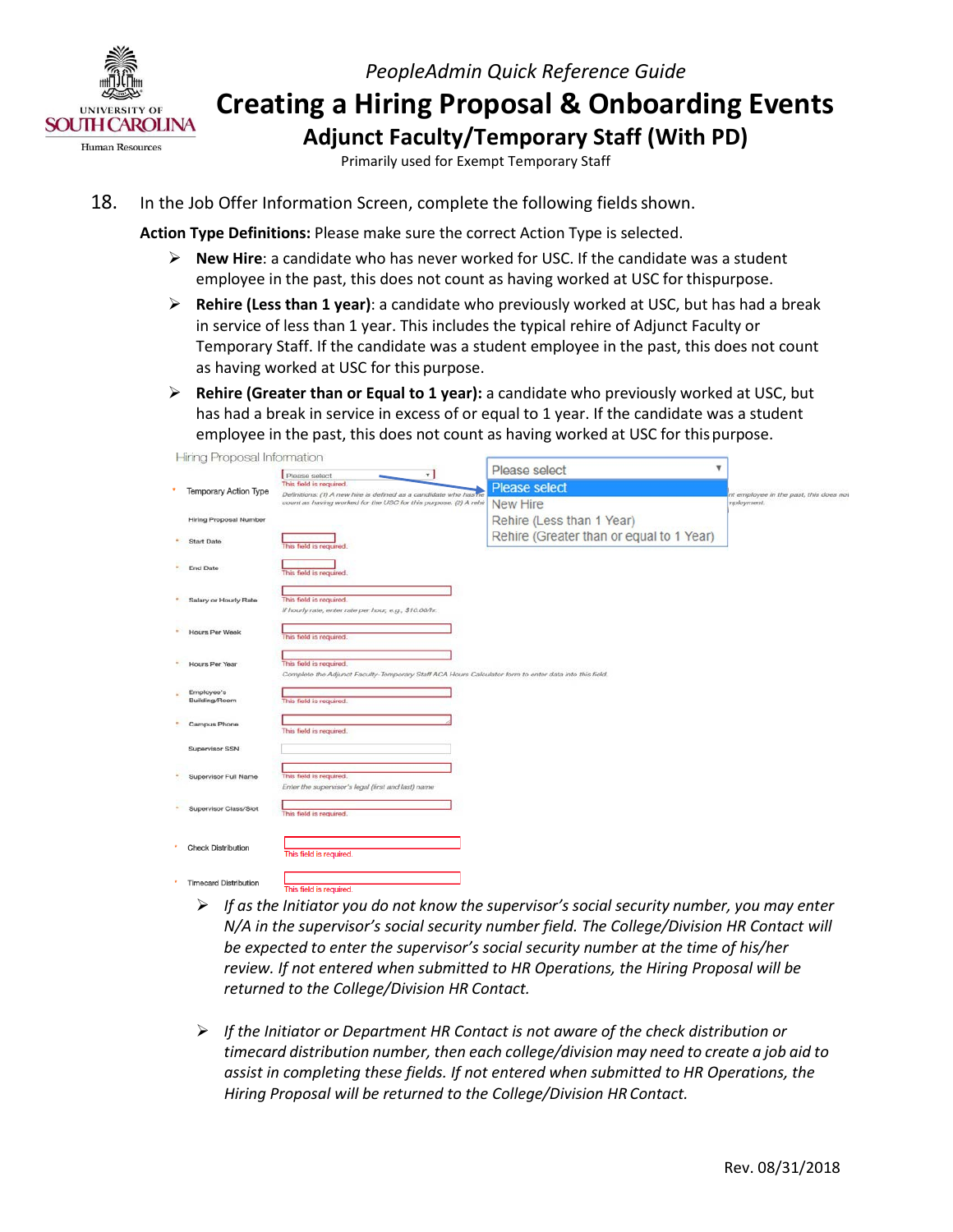

Primarily used for Exempt Temporary Staff

- 19. Click either "Next" at the bottom or top of the Job Offer Information Screen to save your data and move to the Hiring Certification Screen.
- 20. The Prospective Non U.S. Citizen Screen is to be utilized and completed **ONLY** if an international applicant has been recommended for hire as an **adjunct faculty or temporary post-doctoral fellow**. If rehiring an international, you are to continue to work in conjunction with the Office for International Scholars. Please select whether the appointment at the time of hire will have access to USC Insurance, if this is applicable.

|                                                                         | Prospective Non U.S. Citizen (For Adjunct Faculty Only) |
|-------------------------------------------------------------------------|---------------------------------------------------------|
| United States Citizen                                                   | Yes                                                     |
| Requires employer<br>sponsorship to work in<br>the United States        | No                                                      |
| Does this appointment<br>include access to USC<br>Insurance?            | $No$ $\overline{ }$                                     |
| If no, will department<br>purchase alternate<br>coverage for appointee? | v                                                       |
| What is the expected<br>length of employment or<br>stay at USC?         | v<br>Please select                                      |

- $\triangleright$  If not an international faculty, please select "No" for the required question.
- $\triangleright$  If a temporary staff, please select "No" for the required question.

 21. Click either "Next" at the bottom or top of the Prospective Non U.S. Citizen Screen to save your data and move to the Hiring Proposal Documents Screen.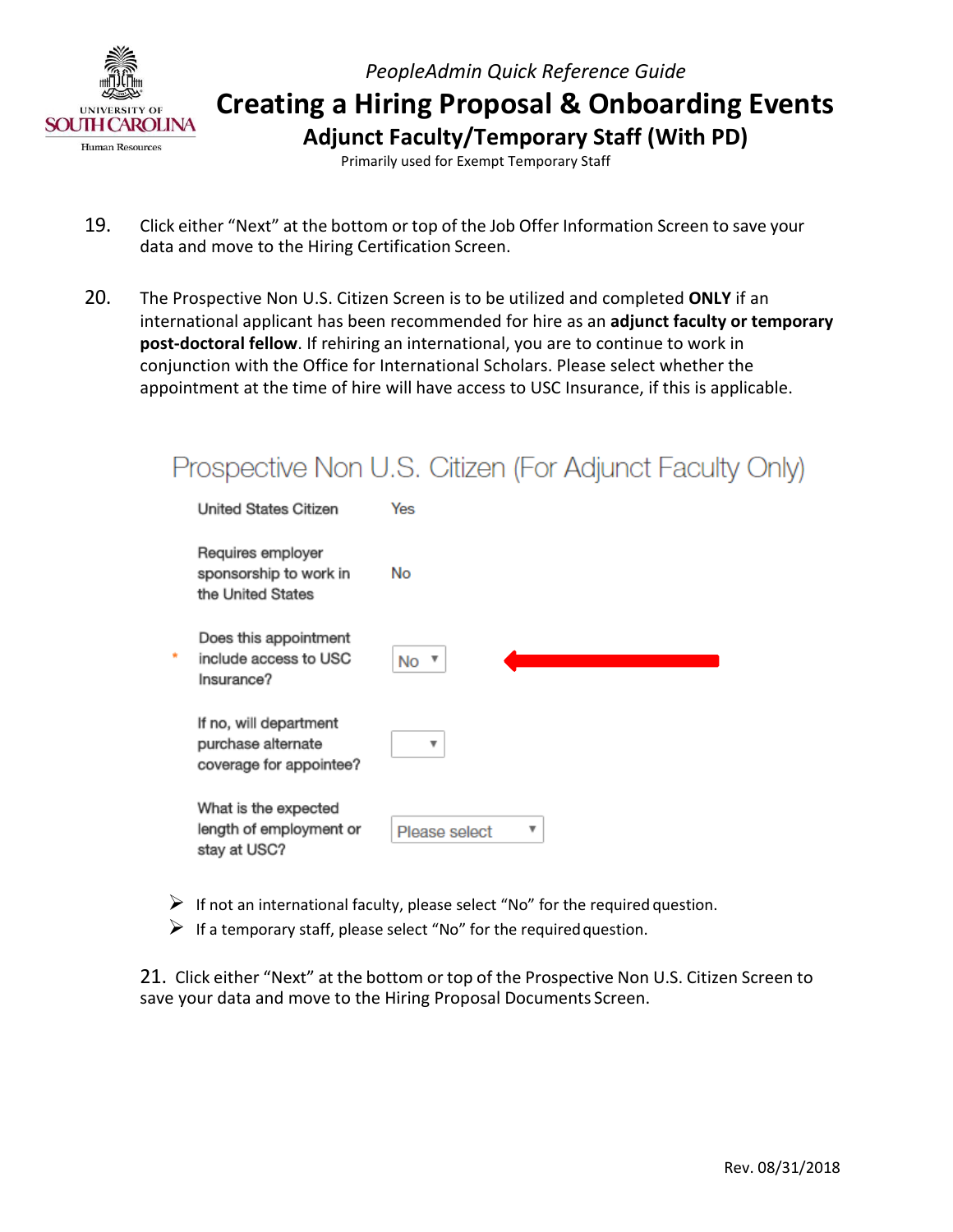

## **Creating a Hiring Proposal & Onboarding Events Adjunct Faculty/Temporary Staff (With PD)**

Primarily used for Exempt Temporary Staff

 applicable to the adjunct faculty/temporary staff position type. 22. In the Hiring Proposal Documents Screen, you may attach various documents thatare

| <b>Hiring Proposal Documents</b>                                                           |  |  |  |  |
|--------------------------------------------------------------------------------------------|--|--|--|--|
| PDF conversion must be completed for the document to be valid when applicable.             |  |  |  |  |
| Document Type                                                                              |  |  |  |  |
| Hire Above Minimum Approval (for FTE, RGP and TL Staff Positions)                          |  |  |  |  |
| Attestation of Hiring Process <required> for all FTE and RGP/TL POSITIONS</required>       |  |  |  |  |
| Adjusted State Service and/or Leave Accrual Date Calculation (For Division of HR Use Only) |  |  |  |  |
| <b>Supporting Documents</b>                                                                |  |  |  |  |
| Provost/President Approval (for FTE Faculty)                                               |  |  |  |  |
| Board of Trustees Approval (for FTE Faculty)                                               |  |  |  |  |
| Signed Offer and Acceptance Letter <required></required>                                   |  |  |  |  |
| ACA Calculation Worksheet <required> for Adjunct Faculty and Temporary Staff</required>    |  |  |  |  |

 Summary. Choose the correct Offer/Acceptance Letter.  $\triangleright$  The Offer/Acceptance Letter can be found in the Reports Tab of the Hiring Proposal



- ▶ Th[e ACA Calculation Worksheet c](http://www.sc.edu/about/offices_and_divisions/human_resources/docs/pa_aca_calculation_worksheet.pdf)an be found in the HR Toolbox under PeopleAdmin Upgrade.
- "Upload New." Documents can be removed by choosing "Unassign."  $\triangleright$  Documents can be attached by choosing the correlating Actions link andchoosing

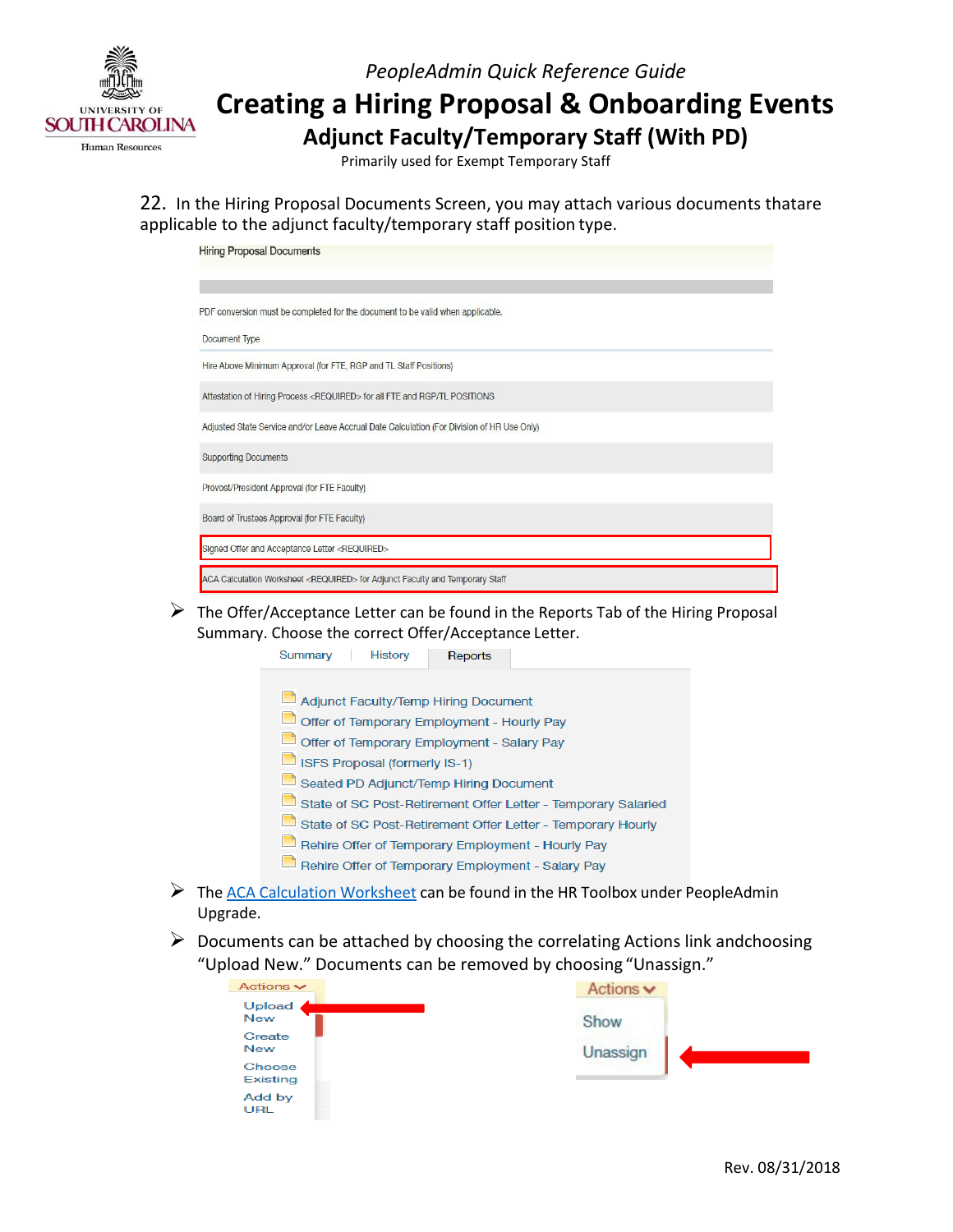

Primarily used for Exempt Temporary Staff

 23. Click either next at the bottom or top of the Hiring Proposal Documents Screen to save your data and route to the Hiring Proposal Summary Screen.

24. At the top right, hover over the "Take Action on Hiring Proposal" button and submitit to the appropriate approver based on your internal business process.



25. Move the Hiring Proposal through workflow to Offer Accepted/CreateOnboarding\*. This will transition the Hiring Proposal to HR Operations.

 \*If the verbal offer is not accepted, you will select "Offer Declined," or if the Hiring Proposal is canceled, select "Cancel."

 For rehires (Less than 1 Year) and other actions, such as promotion, HR Operations or ISFS  **Staff (ISFS)** so that they may assist the candidate with completion of the assignedtasks. The campuses will continue to assign International checklists to their new hires. 26.**Create the Onboarding Event for New Hires and Rehires (Greater than or Equal to 1 Year).** will assign the necessary checklists. **All international new hires at the Columbia campus will have the onboarding checklists assigned by the International Support for Faculty and**



- from the hiring proposal.  $\cdot \cdot$  The First Name, Last Name, Personal Email, Street Address and Zip willpopulate
	- *Personal email address is a unique identifier between Applicant Tracking and* Onboarding. It is important that you do not edit this data element.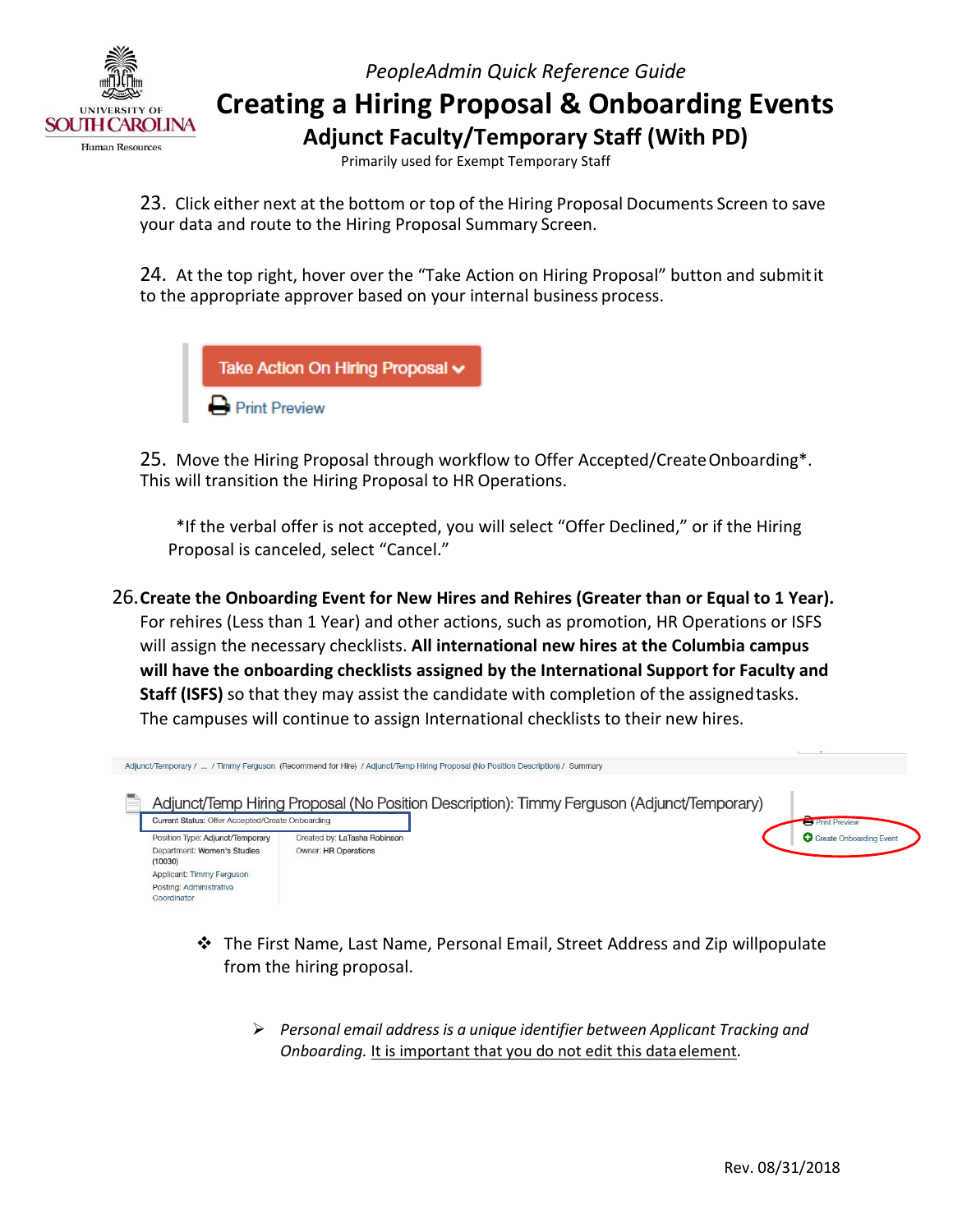

Primarily used for Exempt Temporary Staff

- Employee ID = USC ID. A current employee or former employee of USC has an identifier between Applicant Tracking and Onboarding. Do not enter N/A orany other value, except the USC ID, if the employee has a USC ID. opportunity to enter this information on their application. If it is on their application, please be sure to add it to the Employee ID field. This is a unique
- $\clubsuit$  Select the employee's supervisor from the dropdown. This is very important, as the supervisor will be assigned a PD acknowledgement task.
- applicable checklists. In the Onboarding Checklist field, click Select Some Options and select all

| <b>Select Onboarding Checklist</b>   |                                   |  |
|--------------------------------------|-----------------------------------|--|
|                                      |                                   |  |
| Employee ID                          | <b>Onboarding Checklist</b>       |  |
| <b>SSN</b>                           | <b>Critical New Hire</b>          |  |
| Supervisor                           | Tasks                             |  |
| Aaron Ard<br>$\overline{\mathbf{v}}$ |                                   |  |
| Department                           | Temporary Staff                   |  |
| Division of Human Resources          | New Hire Tasks                    |  |
| Position Type                        |                                   |  |
| Adjunct/Temporary ▼                  | Insurance Benefits X              |  |
| <b>Onboarding Checklist</b>          |                                   |  |
| <b>Select Some Options</b>           | Columbia Campus<br>New Hire Tasks |  |
| Due Date                             |                                   |  |
|                                      |                                   |  |

- information to hire the employee into the HR and Payroll system and all employee tasks must be completed before the employee can be hired prior to their arrival at USC. If you have an opportunity to complete Section 2 of the I-9 prior to the employee's effective date of hire, we encourage you to do so; otherwise, please ensure Section 2 is completed timely.  $\triangleright$  Select Critical New Hire Checklist. This information contains critical
- $\triangleright$  Select the appropriate position specific checklist (Temporary Staff or Adjunct [Onboarding Checklists Matrix, i](http://www.sc.edu/about/offices_and_divisions/human_resources/docs/pa_onboarding_checklists_matrix.pdf)f you are uncertain which checklists toassign. Faculty New Hire Tasks), as well as location specific (e.g. Columbia Campus New Hire Tasks), and insurance benefits, if applicable. Refer to th[e](http://www.sc.edu/about/offices_and_divisions/human_resources/docs/pa_onboarding_checklists_matrix.pdf)
- as the employee's hire date.  $\triangleright$  Enter Due Date: Generally, we recommend the due date be the same
- new hire to complete Section 1 of their I-9. If you have an opportunity to completed within 3 days of the hire date.  $\triangleright$  Log into I-9 Advantage, select Section 1 email and send a request to the complete Section 2 of the I-9 prior to the employee's effective date of hire, we encourage you to do so; otherwise, please ensure Section 2 is